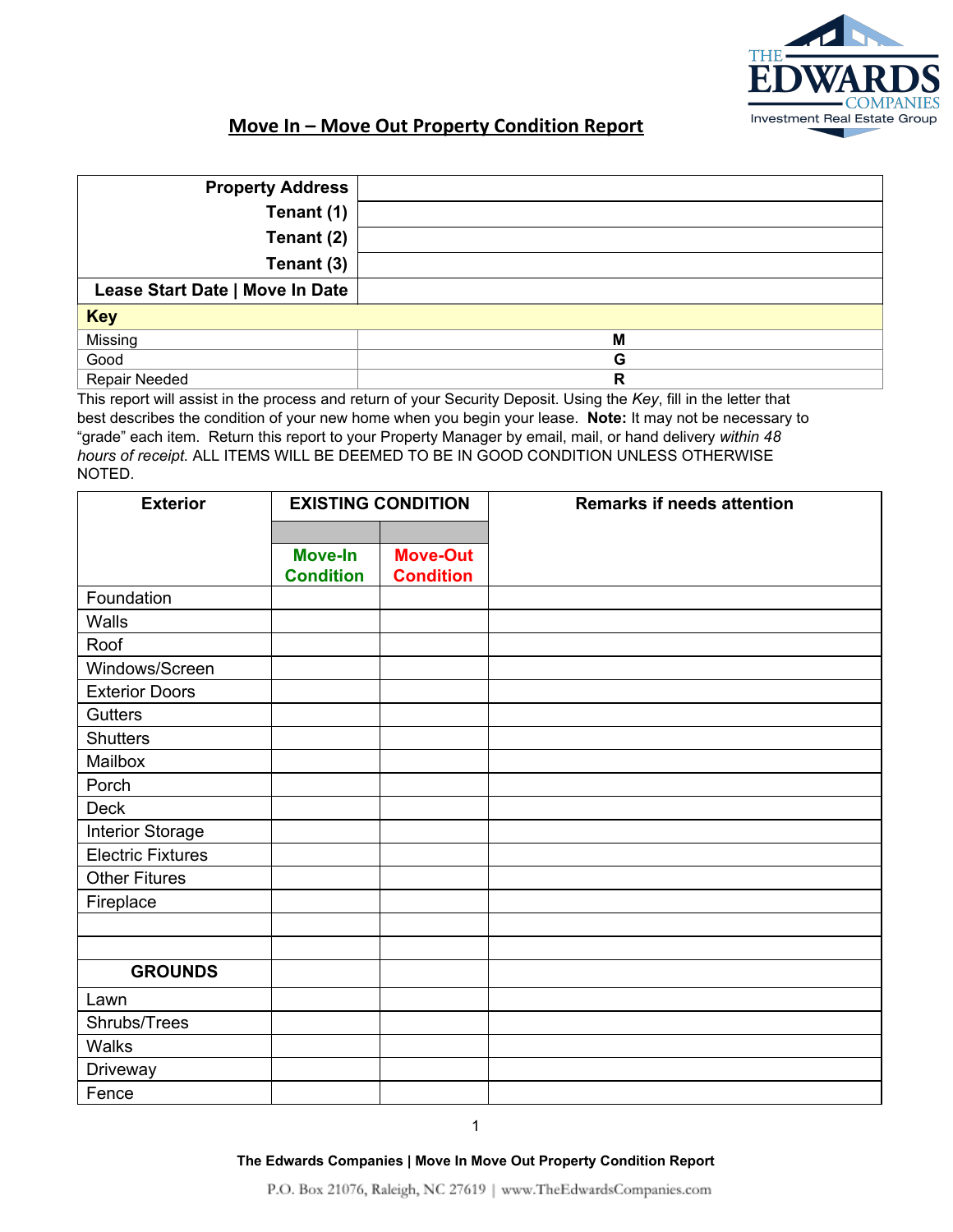| <b>Exterior Storage</b><br><b>Other Fixtures</b><br><b>LIVING ROOM</b><br>Floor |
|---------------------------------------------------------------------------------|
|                                                                                 |
|                                                                                 |
|                                                                                 |
|                                                                                 |
|                                                                                 |
| Walls                                                                           |
| Ceiling                                                                         |
| <b>Electric Fixtures</b>                                                        |
| Windows                                                                         |
| Doors/Locks                                                                     |
| <b>Closets</b>                                                                  |
| Other fixtures                                                                  |
|                                                                                 |
|                                                                                 |
| <b>KITCHEN</b>                                                                  |
| Floors                                                                          |
| Walls                                                                           |
| Ceiling                                                                         |
| <b>Electric Fixtures</b>                                                        |
| Windows                                                                         |
| Doors/Locks                                                                     |
| Cabinets                                                                        |
| Sink                                                                            |
| <b>Other Fixtures</b>                                                           |
| Closets                                                                         |
|                                                                                 |
|                                                                                 |
| <b>APPLIANCES</b>                                                               |
| Stove/Range                                                                     |
| Refridgerator                                                                   |
| Dishwasher                                                                      |
| Microwave/hood                                                                  |
| Range Hood                                                                      |
|                                                                                 |
|                                                                                 |
| <b>BEDROOM1</b>                                                                 |
| Floor                                                                           |
| Walls                                                                           |
| Ceiling                                                                         |
| <b>Electric Fixtures</b>                                                        |
| Windows                                                                         |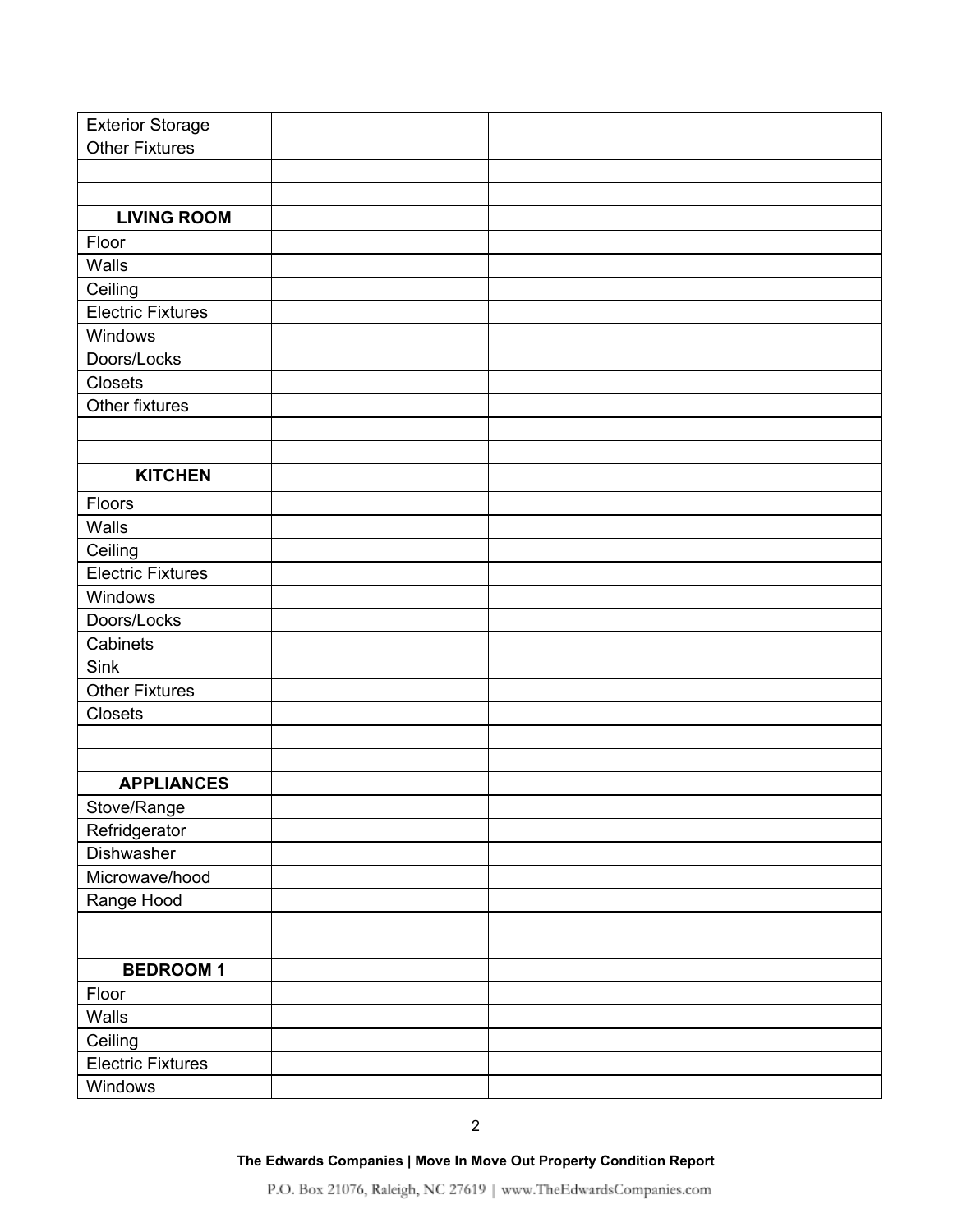| Doors                    |  |  |
|--------------------------|--|--|
| Closets                  |  |  |
| <b>Other Fixtures</b>    |  |  |
|                          |  |  |
|                          |  |  |
| <b>BEDROOM2</b>          |  |  |
| Floor                    |  |  |
| Walls                    |  |  |
| Ceiling                  |  |  |
| <b>Electric Fixtures</b> |  |  |
| Windows                  |  |  |
| Doors                    |  |  |
| Closets                  |  |  |
| <b>Other Fixtures</b>    |  |  |
|                          |  |  |
| <b>BEDROOM 3</b>         |  |  |
| Floor                    |  |  |
| Walls                    |  |  |
| Ceiling                  |  |  |
| <b>Electric Fixtures</b> |  |  |
| Windows                  |  |  |
| Doors                    |  |  |
| Closets                  |  |  |
| <b>Other Fixtures</b>    |  |  |
|                          |  |  |
| <b>BATHROOM1</b>         |  |  |
| Floor                    |  |  |
| Walls                    |  |  |
| Ceiling                  |  |  |
| <b>Electric Fixtures</b> |  |  |
| Windows                  |  |  |
| Doors                    |  |  |
| Closets                  |  |  |
| <b>Electric Fixtures</b> |  |  |
| Sink                     |  |  |
| Shower/Bath              |  |  |
| <b>Toilet</b>            |  |  |
|                          |  |  |
| <b>BATHROOM 2</b>        |  |  |
| Floor                    |  |  |
| Walls                    |  |  |
| Ceiling                  |  |  |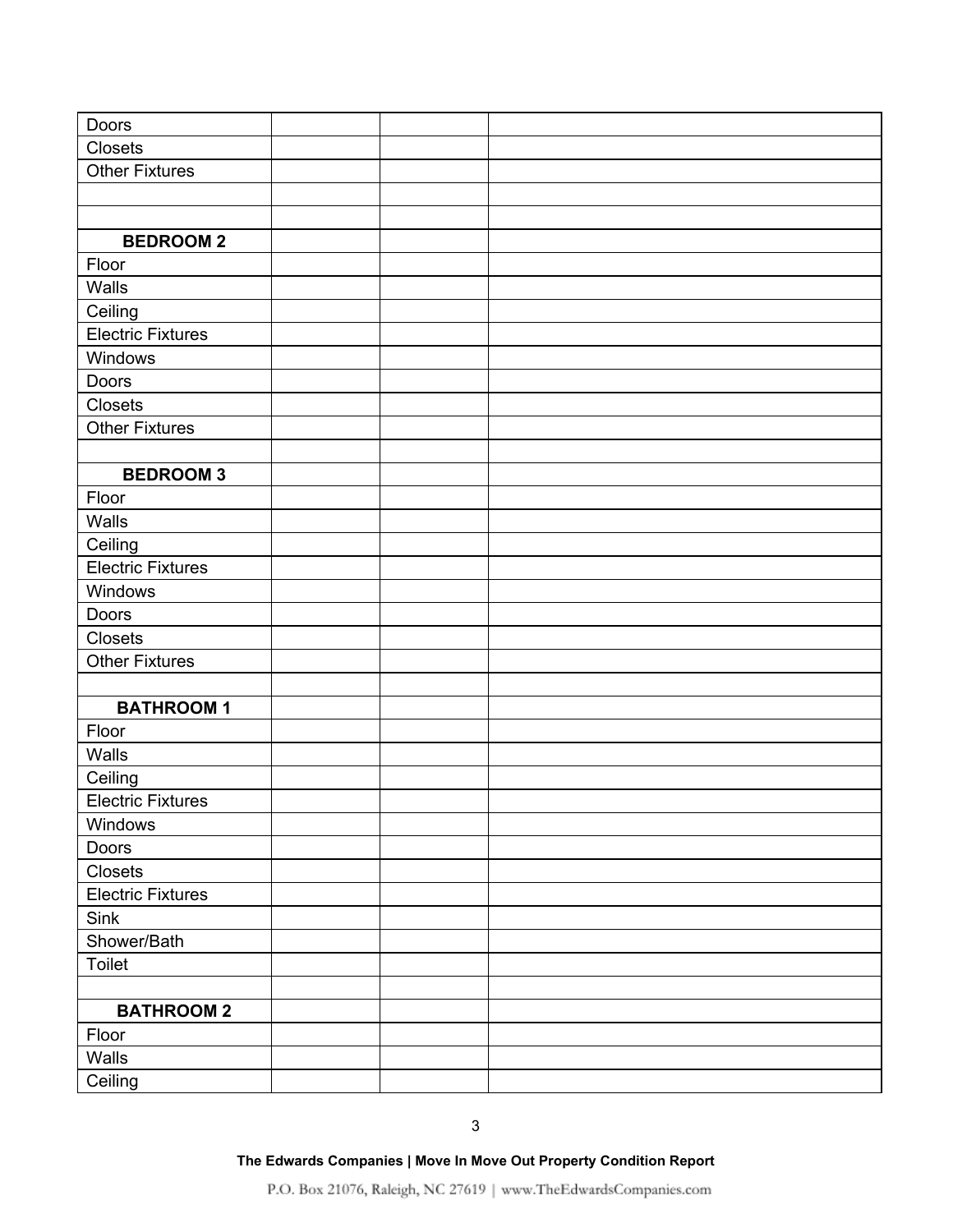| <b>Electric Fixtures</b> |  |
|--------------------------|--|
| Windows                  |  |
| <b>Doors</b>             |  |
| <b>Closets</b>           |  |
| <b>Electric Fixtures</b> |  |
| Sink                     |  |
| Shower/Bath              |  |
| <b>Toilet</b>            |  |
|                          |  |
| <b>BATHROOM 3</b>        |  |
| Floor                    |  |
| Walls                    |  |
| Ceiling                  |  |
| <b>Electric Fixtures</b> |  |
| Windows                  |  |
| Doors                    |  |
| Closets                  |  |
| <b>Electric Fixtures</b> |  |
| Sink                     |  |
| Shower/Bath              |  |
| <b>Toilet</b>            |  |

## **MOVE-IN**

**TENANT acknowledges that the above information is an accurate assessment of the condition of the property as of the date signed and has received a copy hereof. Tenant understands that unless noted, all discrepancies will be Tenant's responsibility and will be deducted from the security deposit at time of move out. Tenant acknowledges that failure to return this form will result in acceptance of premises' current condition and will be held responsible for any damages.**

- ⇒ Tenant(s) acknowledge that all smoke detectors and fire extinguishers were tested and found to be in working order, and that the testing procedure was explained to them. Tenants agree to test all detectors at least once a month and to report any problems to Landlord/Manager in writing. Tenants agree to replace all smoke detector batteries as necessary.
- ⇒ Tenant(s) acknowledge that all windows are operational and were opened. Tenant(s) acknowledges that they were advised by TEC or its representative to take whatever means necessary to escape during a fire including breaking of windows.
- ⇒ Property Manager and Tenant(s) acknowledge that **video and/or photos**(digital or otherwise) may have been taken of the Premises condition and are in the Property Manager's possession. Tenant may take video and/or photos at Tenant's own expense.

| <b>Tenant</b>                | <b>Date</b> | <b>Tenant</b> | <b>Date</b> |
|------------------------------|-------------|---------------|-------------|
| <b>The Edwards Companies</b> | <b>Date</b> | <b>Tenant</b> | <b>Date</b> |
| <b>MOVE-OUT</b>              |             |               |             |
| <b>Tenant</b>                | <b>Date</b> | <b>Tenant</b> | <b>Date</b> |
|                              |             | 4             |             |